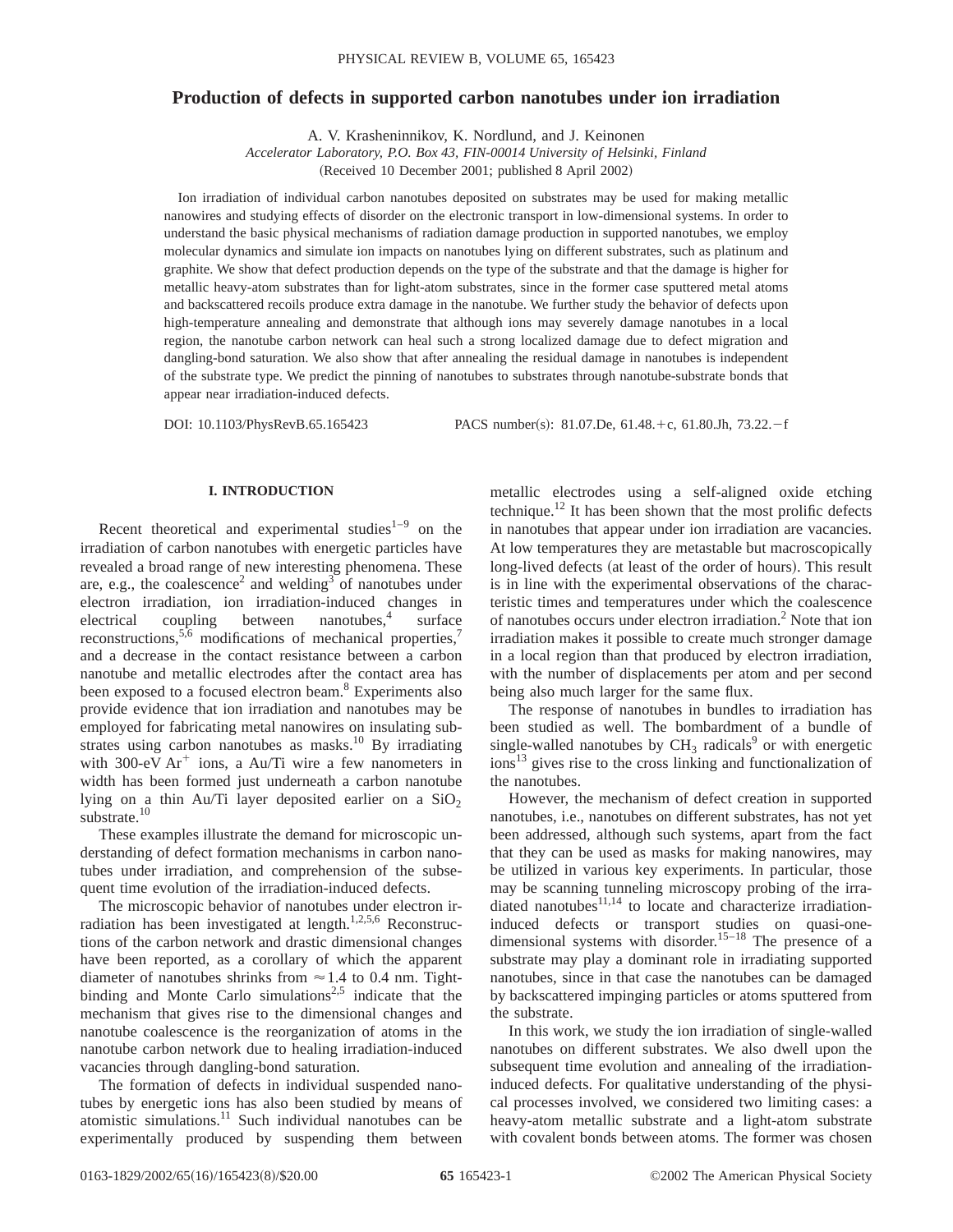to be a platinum  $(111)$  surface, the latter a Bernal graphite  $(0001)$  surface. Noble metals<sup>19,20</sup> and graphite<sup>20,21</sup> have repeatedly been used as substrates in experimental studies on carbon nanotubes.

This paper is organized as follows. In the following section, we briefly review the molecular-dynamics technique used to study the defect production in nanotubes under ion irradiation. Since this simulation technique is well established, our description will be brief and restricted to issues directly affecting our simulations. Section III presents the results of our study as well as their discussion. A summary of the results is given in Sec. IV.

### **II. THE SIMULATION METHOD**

We used classical molecular dynamics<sup>22</sup> to model defect production in nanotubes under argon-ion irradiation. This is the only method fast enough for both simulating realistically energetic collisional processes and achieving representative statistics. To model C-C interaction, we used the Brenner II interatomic potential.23 This potential has been repeatedly used for simulating carbon nanotubes and a good correlation between the results of classical simulations and *ab initio* calculations has been reported. $24,25$  Because the bond conjugation is not significant in the collisional processes,  $\frac{11}{11}$  in our simulations we neglected the computationally intensive fourbody part of the potential.

To model irradiation of a nanotube lying on a heavy-atom metal substrate, we chose platinum as a substrate material since an interatomic potential was recently developed to describe Pt-C systems.<sup>26</sup> Although gold is usually used as a nanotube-substrate material, we believe that in both Pt-C and Au-C systems, the defect formation mechanism in nanotubes on such substrates is essentially the same in view of a similar behavior of collision cascades and heat spikes in these metals.27–29

The Pt-C interatomic functional form and parameter values used in our simulations are given in the Appendix; the motivation behind the potential and the results of extensive tests will be published elsewhere.<sup>26</sup> This potential reproduces well the elastic properties and melting point of Pt, and gives a comparatively weak Pt-C interaction. Thus, it can be expected to give a good picture of irradiation effects in nanotubes weakly bound to a heavy-metal substrate.

To test whether the results are sensitive to the choice of the interatomic potential, we repeated a few simulations with an alternative parametrization (the second parametrization, refer to the Appendix), giving a somewhat weaker Pt-C interaction, as well as with the Brenner potential for C that includes the bond conjugation terms. For both test cases we observed only a weak nanotube-Pt interaction, slightly modifying the shape of the tube but not breaking any bonds in it. Note that the interaction between nanotubes and gold is also weak.<sup>30</sup> For both parametrizations we found no significant difference (within the statistical uncertainty) in the damage production.

To realistically model energetic collisions, we smoothly joined a repulsive potential calculated by a densityfunctional theory method<sup>31</sup> to the potentials for Pt and C at short interatomic separations.<sup>32</sup> The interaction between Ar and C or Pt was modeled with the Ziegler-Biersack-Littmark universal repulsive potential.33

We considered individual single-walled 100-Å-long  $(10,10)$  armchair nanotubes on Pt and graphite substrates. We also dwelled upon suspended nanotubes (free-standing nanotubes with fixed ends), but unlike our previous work, $11$  we irradiated not only the central part but also the nanotube sides. The incidence of argon ions with energies from 100 to 2000 eV was perpendicular to the substrate surface. The original temperature of the system was equal to zero. Open boundary conditions were used and the boundary atoms were kept fixed during the simulation time. To prevent spurious reflection of pressure waves from the borders of the system, the Berendsen temperature control<sup>34</sup> was used at the borders of the crystallite and the nanotube ends for the first 20 ps after ion impact, then the temperature was everywhere scaled down to zero at a rate of 1 K/ps. The width of the skin regions where the temperature was scaled (in the plane perpendicular to the irradiation direction) was  $10\;$  Å. For every energy considered, we carried out 100 independent runs and averaged the results.

This theoretical setup can be juxtaposed with experimental one for the low-temperature  $(e.g., liquid-nitrogen$  temperature) and low-dose (less than  $10^{11}$  ion/cm<sup>-2</sup>) ion irradiation of nanotubes. The calculated damage can be related to that measured immediately after ion impact without elevating the temperature. However, carrying out such experiments at low temperatures is a challenging task. Simpler room-temperature experiments will inevitably result in the annealing of at least the most unstable defects, though during a macroscopic time interval, as experiments on electron irradiation of nanotubes indicate. $1,2$ 

In order to simulate the defect annealing, we heated the system up to high temperatures  $(1500 \text{ K})$  with a subsequent quench to the zero temperature. Since macroscopic time scales are unattainable for present-day molecular-dynamics simulations, we modeled the evolution of defects for 100 ps, but at an elevated  $(1500 \text{ K})$  temperature. This temperature, which is lower than the Pt melting point  $(1900 \text{ K})$ , made it possible to overcome the potential barriers between metastable energy configurations and gain insight into the behavior of defects on macroscopic time scales. Several 1-ns-long control runs gave essentially the same results.

Our goal was to estimate the irradiation-induced damage in nanotubes but not in the substrates, so we were not interested in the defects created far from the substrate surface and having no effect on the nanotube. However, we carefully took into consideration the processes in the substrates that could affect the damage in the nanotubes, i.e., collision cascades and thermal spikes. Thus, we used a Pt substrate consisting of 10–30 atom layers in the direction of the irradiation. Such a comparatively large number of layers were indispensable for realistically modeling collision cascades in metals, especially at high ion energies. This was important since sputtered metal atoms could damage the nanotube, along with the incident ions and backscattered C recoils.

On the other hand, to model graphite substrates, we used a slab composed of only four graphite layers, because the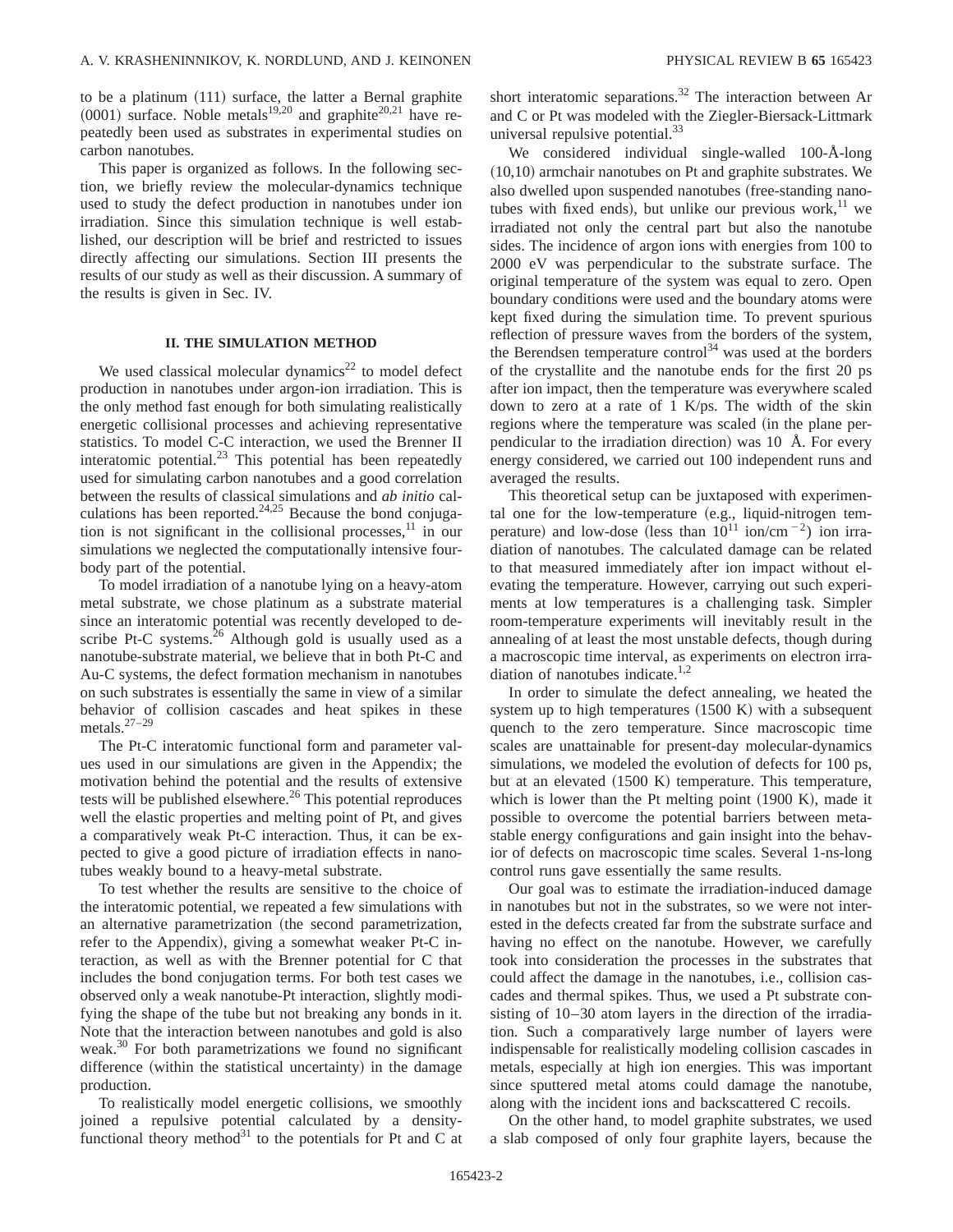

FIG. 1. Illustration of the production of defects in carbon nanotubes on Pt substrates. The initial movement direction of the impinging Ar ion (circled) is designated by the arrow. The light spheres represent Pt atoms and the darker ones C atoms. The first snapshot (a) shows the original atom configuration in the nanotube-Pt substrate system. The Ar ion creates vacancies in the uppermost part of the nanotube wall as well as primary C recoils (b). Some other C atoms are sputtered from the nanotube; the Ar ion hits the substrates and gives rise to the development of a collision cascade  $(c)$ . The Ar ion is reflected back from the surface creating some extra damage in the nanotube  $(d)$ . A pressure wave has developed in the nanotube  $(e)$ . The final configuration after cooling down the system to the zero temperature  $(f)$ .

probability of recoil backscattering was small due to the low carbon atomic mass and the large separation and weak interaction between graphite layers. We verified this by monitoring the recoil backscattering: even from the third and fourth layers below the surface the probability of a recoil hitting the tube was negligible.

#### **III. RESULTS AND ANALYSIS**

We start with the irradiation of nanotubes lying on the Pt substrate. Having optimized the geometry of the nanotubesubstrate system by minimizing its energy, we irradiated the nanotube with argon ions as described above. The optimization resulted in a partial distortion of the *pristine* carbon network (i.e., without dangling-bonds) when the first parametrization of the Pt-C potential was used. We did not observe formations of any substrate-nanotube bonds for intact carbon nanotubes. For the second parametrization we did not find any bonds either, though it resulted in more apparent deformation (flattening) of the nanotube wall near the nanotube-Pt substrate interface. The flattening of nanotubes (especially with large diameters) adsorbed on substrates has been also observed in molecular mechanics simulations of nanotubes on substrates.36

A typical illustration of the defect production mechanism upon Ar-ion impact is presented in Fig. 1, where a number of snapshots corresponding to different time moments are given. The first snapshot  $[Fig. 1(a)]$  shows the original geometry before the impact. The motion direction of the impinging  $500-eV$  Ar ion (circled) is designated by the arrow. The Ar ion usually creates a single vacancy (or multiatom vacancy) in the uppermost part of the nanotube wall as well as primary carbon recoils [Fig. 1(b)]. Then the recoils and Ar ion produce defects in the lower part of the nanotube [Fig.

 $1(c)$  resulting in sputtering C atoms from the nanotube and producing a collision cascade in the substrate. A part of the recoils (or the Ar ion) is reflected back from the surface producing some extra damage in the nanotube  $[Fig. 1(d)].$ The characteristic time of these processes is about 0.1 ps. The ion impact and the sputtered substrate atoms also result in the development of a pressure wave in the nanotube  $[Fig.$  $1(e)$ ] propagating to its ends from the impact point. The oscillations in the nanotube diminishes during much longer time scale (the actual time is governed by the cooling rate). The final configuration after the system has been cooled down to the zero temperature is presented in Fig.  $1(f)$ .

Visual analysis of the final atom positions indicated that, analogously to the case of suspended nanotube irradiation,<sup>11</sup> single vacancies (and vacancy-related defects, $5$  which single vacancies can turn into) are the most prolific defects in nanotubes that appear after ion impact. Two-coordinated single adatoms on both external and internal sides of the nanotube walls<sup>32</sup> were also common. Besides this, other complex defects were observed. Those were Stone-Wales defects<sup>35</sup> associated with a 90° rotation of a bond in the nanotube atom network, small amorphous regions, local distortions in the network due to incorporated Pt atoms, nonhexagonal rings, and even at times very peculiar defect configurations such as C-atom chains formed inside the nanotube when displaced C atoms were left in the nanotube interior.

In order to quantitatively characterize the damage in the nanotube at different energies of incident Ar ions, in Fig. 2 we plot the number of C atoms with a coordination other than three as a function of ion energy (open circles) and the number of sputtered  $C$  atoms (triangles). The former quantity may be considered as a characteristic of the overall damage in the nanotube produced by an ion.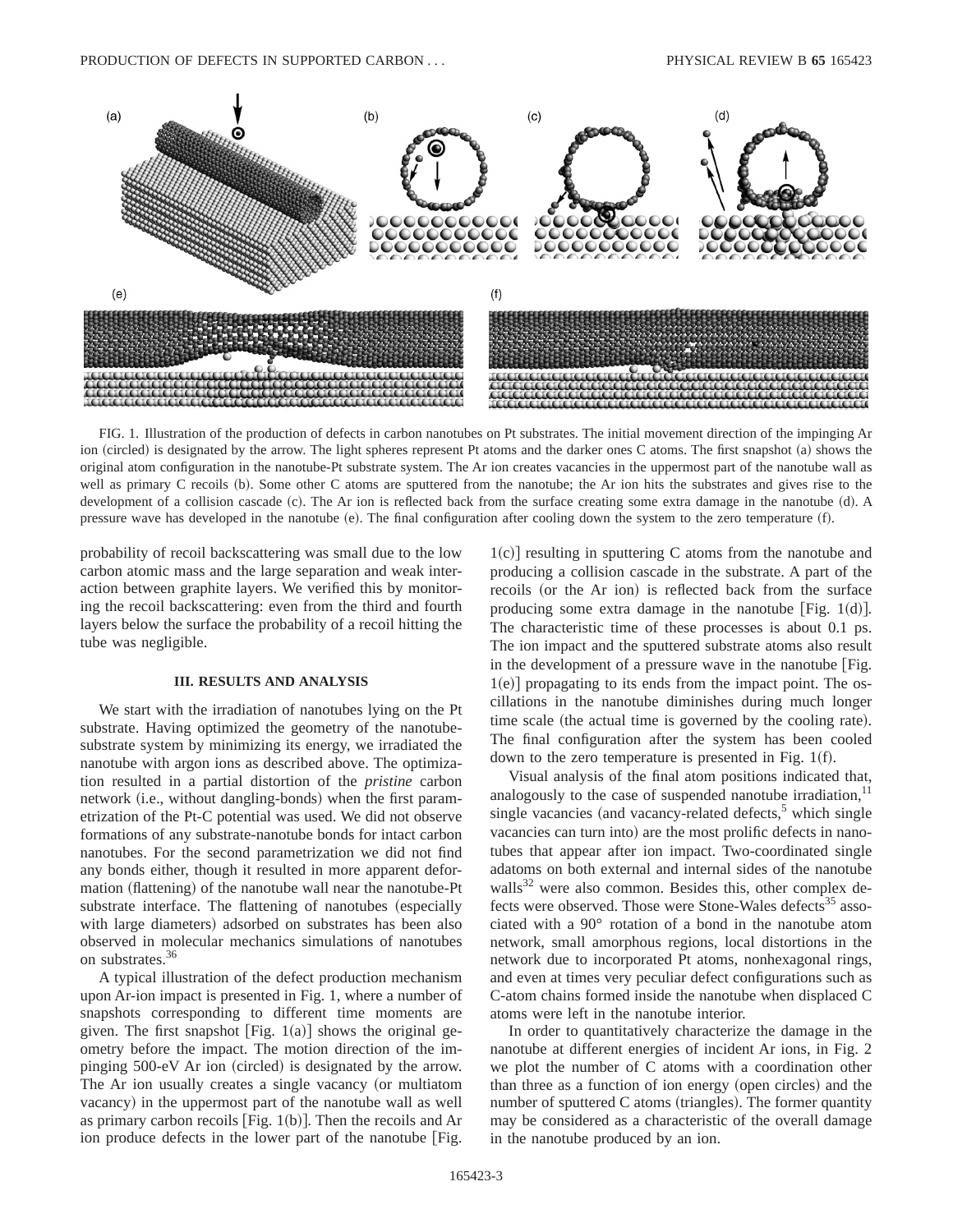

FIG. 2. Average coordination defect numbers for a nanotube lying on Pt substrate as a function of incident Ar-ion energy. Open/ full circles stand for the number of C atoms with a coordination other than three before/after annealing (the overall damage), open/ full squares for the number of two-coordinated atoms before/after annealing. Triangles correspond to the number of sputtered C atoms. Arrows visualize the relationship between the curves before and after annealing.

We also present in Fig. 2 the number of two-coordinated atoms (open squares). This quantity divided by three roughly gives the number of carbon atoms that have been knocked away from the lattice and resulted in the formation of vacancies and vacancy-related defects. For example, an ideal single vacancy in the graphene network (one missing atom) corresponds to three two-coordinated atoms. This relation between two-coordinated atoms and vacancy atoms is qualitatively correct even for complex defects. Although a double vacancy (whose formation is frequently accompanied by the creation of two adatoms on the nanotube wall) gives only four two-coordinated atoms, the adatoms are usually twocoordinated atoms as well, so that there are six twocoordinated atoms in the system. Thus, this rule of thumb may be used for rough estimate of the number of vacancies.

A small fraction of atoms were four coordinated, i.e., we observed formations of *sp*<sup>3</sup> bonds in locally amorphized regions of the nanotube. The number of one-coordinated atoms were negligibly small since such configurations are energetically unfavorable and C atoms tend to form at least two chemical bonds with other C atoms.

It can be seen from Fig. 2 that, if the energy of the incident ion is higher than the defect creation threshold energy (about 40 eV in our model, see also Ref. 11), the number of defects increases with the energy up to roughly 600 eV, then it remains practically constant. The reason for such behavior is that at low energies the damage production grows with energy, since there is more energy available for it. At higher ion energies, although defect production in the nanotube drops as the Ar-C nuclear collision cross section decreases, <sup>37</sup> there are more reflected C recoils and Pt atoms sputtered from the substrate, all of which damage the nanotube. At very high energies (several keV), the ion penetrates into the substrate rather deep, which results in the drop in the sputtering yield and, respectively, in the nanotube damage due to



FIG. 3. Front walls of one and the same nanotube just after ion impact (a) and after annealing (b). During annealing the double vacancy in the middle of the carbon network transformed to an agglomeration of nonhexagonal rings. The single vacancy and the nearby C adatom in the upper right-hand corner of the network transformed to a Stone-Wales defect. It is also noticeable that the annealing led to local diameter reduction.

this mechanism. The decrease in damage from diminution in the cross section and the damage enhancement due to the sputtered atoms approximately counterbalance each other at energies higher than 1 keV.

The annealing of defects (as described above) gave rise to a substantial drop in the defect numbers. In Fig. 2, we also present the overall damage as a function of ion energy (full circles) as well as the number of two-coordinated atoms (full squares) after annealing. The number of sputtered C atoms (triangles) remained, of course, the same. Although about 40% of defects annealed, a substantial amount of defects remained in the system. The ratio of annealed defects can be larger at longer time scales, but total annealing of defects is not possible since a number of atoms were sputtered from the nanotube.

We found that two mechanisms give rise to defect annealing. The first mechanism is the recombination of vacancies and C adatoms on the nanotube walls. Note that the latter defects may be interpreted as interstitial-like defects in single-walled nanotubes, $^{11}$  so this recombination may be understood as the recombination of Frenkel pairs. Although the mobility of such defects in nanotubes is rather  $low$ ,  $38$  our simulations provide evidence that such recombination may occur on a macroscopic time scale at room temperature, especially given that an adatom and a vacancy are usually formed after ion impact at a distance of several Angstroms from each other.

The second mechanism of the radiation defect annealing was the mending of vacancies through dangling-bond saturation and by forming nonhexagonal rings and Stone-Wales defects. An illustration of this mechanism is given in Fig. 3, where the front walls of one and the same nanotube just after ion impact (a) and after annealing (b) are shown. It is seen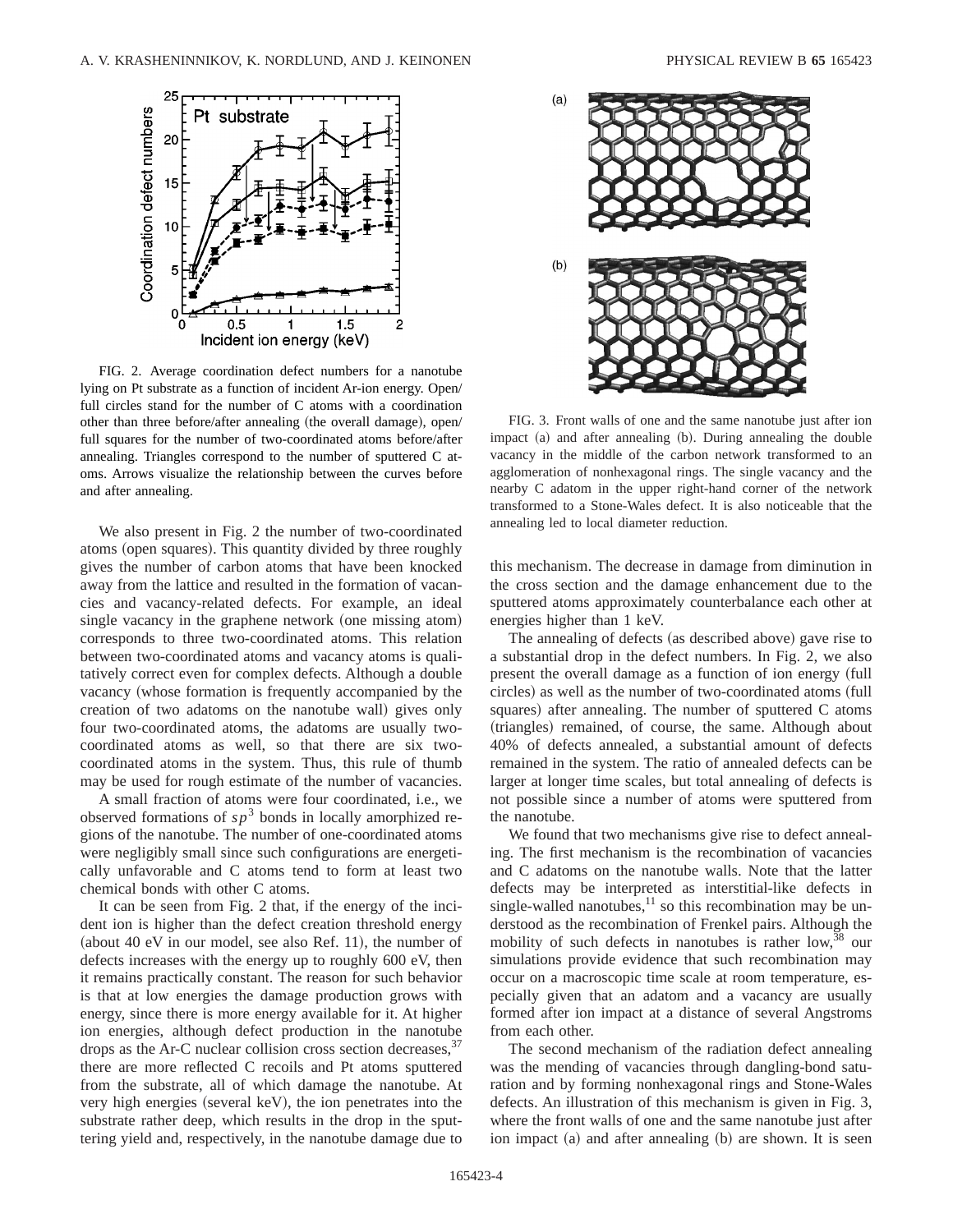

FIG. 4. Formation of bonds between a nanotube and substrate after ion impact by saturating dangling-bonds near vacancies. The light spheres represent Pt atoms and the darker ones C atoms.

that during annealing the double vacancy in the middle of the carbon network has been transformed to an agglomeration of nonhexagonal rings. The annealing also gave rise to the transformation of the single vacancy and the nearby C adatom in the upper right-hand corner of the network to a Stone-Wales defect (two adjacent heptagons and two pentagons). It is also noticeable that the annealing led to the local diameter reduction.

The latter mechanism is similar to that of defect annealing upon electron irradiation.<sup>5</sup> This mechanism is also relevant to transformations39 of single-walled nanotubes in ropes to multiwalled nanotubes due to thermal treatment at high temperatures  $(2500-2700 \text{ K})$ . We emphasize here that ion irradiation creates more severe local damage than electron irradiation, since in the former case vacancy clusters may be easily formed by an energetic ion impact, whereas in the latter case the predominant defects are single vacancies. Thus, carbon nanotubes have surprisingly high ability to heal the damage, although topological defects still remain in the carbon network. At low temperatures, defect annealing occurs during a macroscopic time, $^{11}$  as a result of which at low temperatures some metastable defects (e.g., unreconstructed vacancies) may remain in nanotubes long enough to be experimentally detected.

Another interesting effect observed in our simulations is the saturation of irradiation-induced carbon dangling-bonds by forming comparatively strong bonds (typical energies of about 1 eV) between the nanotube and substrate atoms. A typical atomic configuration with such bonds (which usually appear near vacancies) is given in Fig. 4. We stress once more that we did not observe formation of any bonds between intact nanotubes and Pt substrates. Thus, the ion irradiation results in pinning the nanotube to the substrate. We also noticed that sputtered Pt atoms sometimes became stuck to defects in nanotube walls and remain in these positions even after the annealing of nanotubes at elevated temperatures. Thus, Pt atoms may be incorporated into the carbon network if dangling bonds are present. This finding is corroborated by experiments in which Pt clusters have been observed near defects on carbon nanotube surfaces.<sup>40</sup>

Having considered nanotubes on heavy-atom metallic substrates, we now proceed to the other limiting case: nanotubes on graphite. The interaction between carbon nanotubes and graphite is weak<sup>21,20</sup> and governed by van der Waals forces<sup>36</sup> similar to the graphite interlayer forces<sup>32</sup> or the forces between nanotubes in bundles. $41$  Since this interaction is not essential during the collisional processes, we did not take it into account in the ion impact simulations.

A typical nanotube-graphite atomic configuration after a 700 eV ion impact is shown in Fig. 5. The energetic ion (which hit the nanotube side wall) resulted in the formation of a large vacancy cluster and nanotube-graphite covalent C-C bonds near the defect. Thus, analogously to the case of Pt substrate, the ion irradiation results in the pinning of carbon nanotubes to graphite. Note that the energies of these covalent bonds (several eV per bond) are higher than the van der Waals binding energy (about 0.2 eV/Å, see Ref. 36) for a  $(10,10)$  nanotube, so that the substrate-nanotube interaction near the irradiation defects is governed not by the van der Waals bonds but irradiation-induced covalent ones.

The number of coordination defects in the nanotube on graphite is presented in Fig. 6 for different energies of the incident ions. As in Fig. 2 for Pt substrate, open circles correspond to the number of C atoms with a coordination other than three (the total damage), open squares stand for the number of two-coordinated atoms, and triangles for sputtered atoms. The defect numbers grow with the energy up to



FIG. 5. Carbon-nanotube-graphite interface after 700-eV ion impact that resulted in the formation of a multivacancy in the nanotube wall and nanotube-graphite covalent C-C bonds. Only the two uppermost graphite layers are shown.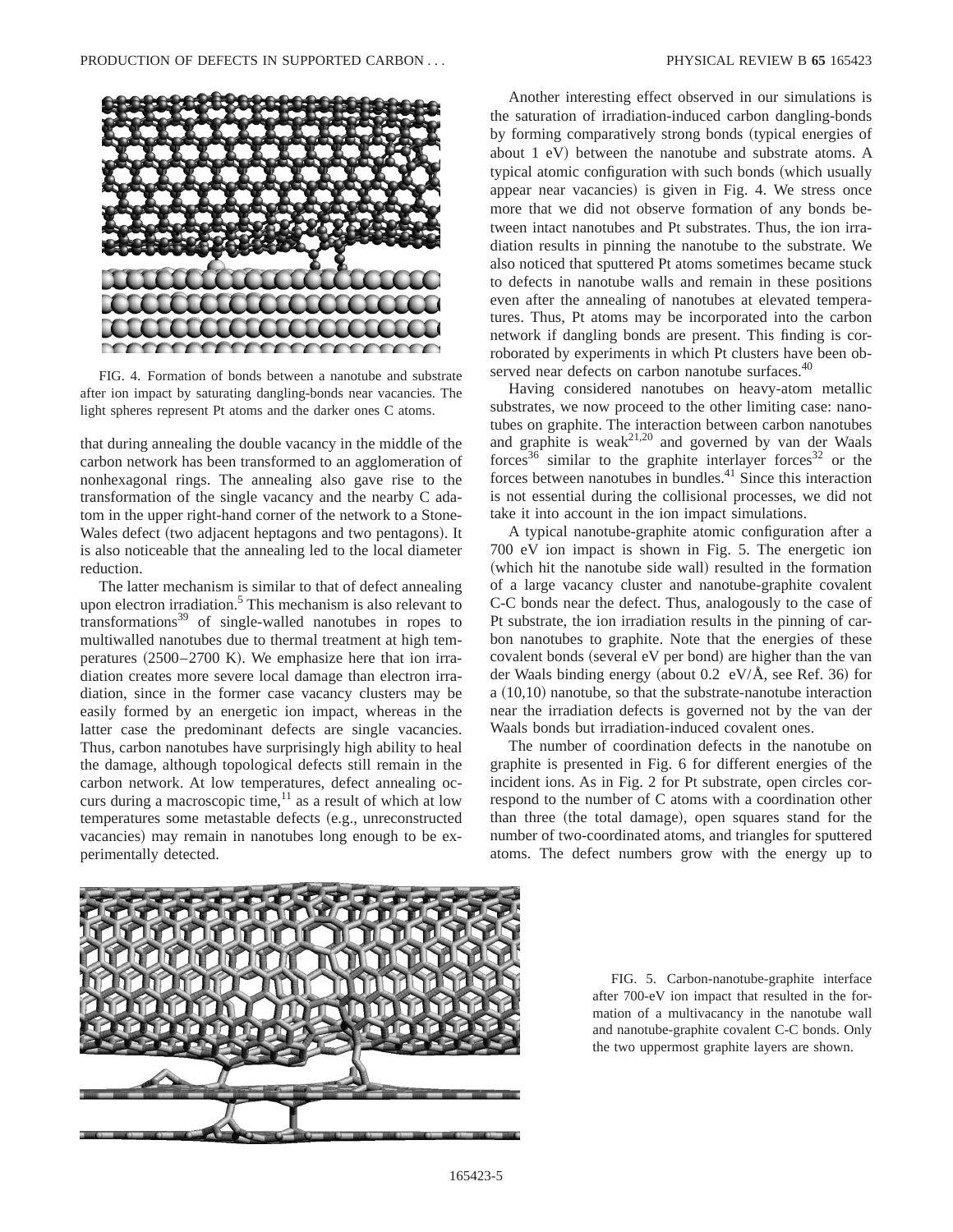

FIG. 6. Average coordination defect numbers for a nanotube lying on graphite substrate as a function of incident Ar-ion energy. Open/full circles stand for the number of C atoms with a coordination other than three before/after annealing (the overall damage), open/full squares for the number of two-coordinated atoms before/ after annealing. Triangles correspond to the number of sputtered C atoms. Arrows visualize the relationship between the curves before and after annealing.

roughly 600 eV, then they remain practically constant. Note that the total damage and the number of two-coordinated atoms are lower than those for the case of Pt due to the absence of atoms sputtered from the substrate and a lower probability of energetic recoil backscattering. The number of sputtered atoms is practically the same.

As in the case of the Pt substrate, the annealing of defects also gave rise to a drop in the defect numbers. In Fig. 6, we present the overall damage as a function of ion energy (full circles) as well as the number of two-coordinated atoms (full squares) after annealing. The arrows connect the corresponding curves before and after the annealing.

In order to gain further insight into the role of substrate in the production of defects in nanotubes under ion irradiation, in Fig. 7 we show the defect numbers calculated for irradiated suspended nanotubes before and after annealing. The numbers are very close to those obtained for nanotubes lying on graphite substrates. This result confirms the negligible role of light-atom substrates on the production of irradiationinduced defects in the supported carbon nanotubes. At the same time, it corroborates the importance of accounting for heavy-atom substrate effects if the irradiation is carried out at a low temperature.

However, as follows from our simulations, the defect coordination numbers after annealing are roughly the same for nanotubes in all the environments considered. Although the radiation damage in nanotubes on heavy-atom substrates is much higher than that for the other cases considered, the ability of carbon nanotubes to heal the defects in the carbon network due to dangling-bond saturation and adatom migration gives rise to similar amount of defects in the nanotubes after annealing. We note that for all the environments of the nanotubes, the number of sputtered  $C$  atoms (created predominantly by the first impact of the ion) was the same. It means that for nanotubes on heavy-atom substrates, the extra



FIG. 7. Average coordination defect numbers for suspended nanotubes as a function of incident Ar-ion energy. Open/full circles stand for the number of C atoms with a coordination other than three before/after annealing (the overall damage), open/full squares for the number of two-coordinated atoms before/after annealing. Triangles correspond to the number of sputtered C atoms. Arrows visualize the relationship between the curves before and after annealing.

damage created by energetic substrate and backscattered C atoms may be annealed rather easily. This is in part due to the comparatively low energies of such atoms, which always are much less energetic than the incident ion.

This ability of nanotubes to mend irradiation-induced defects in the carbon network is important for using them as masks against the ion bombardment in the production of metal extra narrow nanowires. We note, however, that although the sputtering yield (defined, as usual, as the mean number of atoms removed from the surface of a solid per incident particle) is higher for metals than for graphitelike materials, $42$  the actual number of carbon atoms removed from the nanotube can be larger in this case because of the geometry of a tubelike target. Indeed, carbon atoms sputtered in the directions roughly parallel to the surface of a bulk sample will be adsorbed by the sample surface, but this apparently is not the case for isolated single-walled or multiwalled carbon nanotubes. Thus, further studies on the irradiation of the nanotube-substrate interface are needed to ascertain the limitations of this technique and the optimum parameters (ion energies and currents for specific target materials and nanotube used, irradiation temperature, overall irradiation dose, etc).

#### **IV. SUMMARY AND CONCLUSIONS**

In this paper, we theoretically examined both the irradiation of carbon nanotubes lying on different substrates and the behavior of irradiation-induced defects under annealing. We simulated the irradiation of such supported single-walled nanotubes with 100–2000 eV Ar ions using empirical potential molecular-dynamics. Two different types of substrates were considered: a heavy-atom metallic substrate (platinum) and a light-atom substrate with covalent bonds between atoms (graphite). Since macroscopic time scales are unattain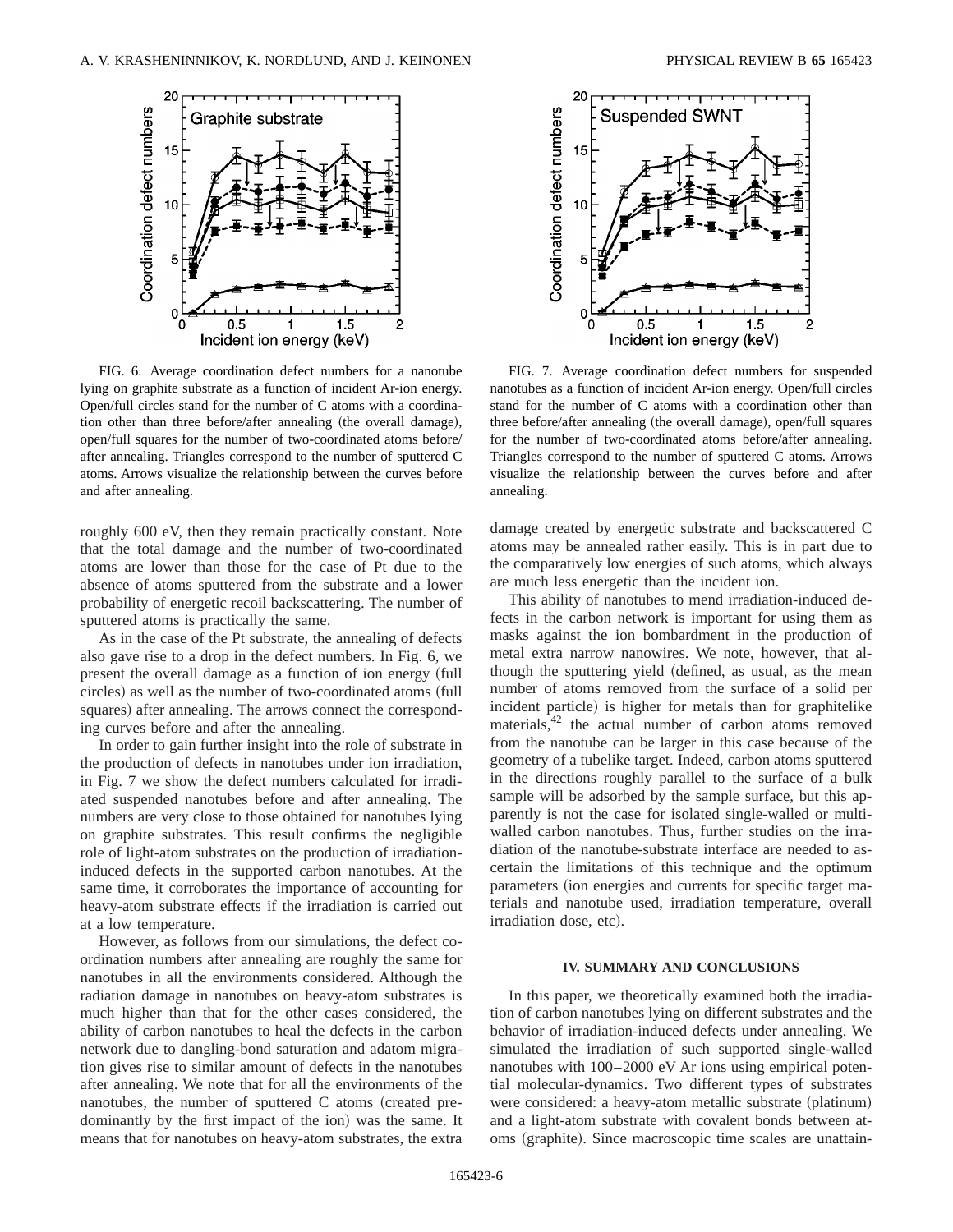able for the present-day state-of-the-art of moleculardynamics simulations, we studied the evolution of defects at room temperature by simulating the evolution of defects at elevated temperatures.

We showed that at low temperatures the defect production depends on the type of the substrate and that the damage is higher for metallic substrates composed of heavy atoms due to sputtered substrate atoms and backscattered carbon recoils. The most prolific defects that appear upon irradiation are single-atom and multiatom vacancies. The number of defects increases with the energy of incident ions (up to roughly  $600 \text{ eV}$ , then it remains practically the same because of a decrease in the Ar-C nuclear collision cross section at higher ion energies.

We further demonstrated that the nanotube carbon network has a unique ability to heal ion-induced damage due to defect migration and dangling-bond saturation. Similar behavior of nanotubes under electron irradiation has been reported, but electron irradiation creates mostly single vacancies, whereas energetic ions severely damage the nanotube producing local defect regions. The residual damage in nanotubes after annealing is independent of the substrate type.

We finally predict a pinning of nanotubes to both metallic and graphite substrates after ion irradiation. This should happen through a formation of chemical bonds between the nanotube and substrate atoms. Such bonds do not exist for pristine nanotubes and appear after irradiation near irradiation-induced defects.

## **ACKNOWLEDGMENTS**

We would like to thank Dr. K. Albe, Dr. F. Banhart, Professor A. Rubio, and M. Sc. E. Salonen for useful scientific discussions. The research was supported by TEKES under the FFUSION2 program, and the Academy of Finland under Projects Nos. 44215 and 73722. Grants of computer time from the Center for Scientific Computing in Espoo, Finland, are gratefully acknowledged.

#### **APPENDIX: INTERATOMIC POTENTIAL PARAMETERS**

The parameters of the C-C potential employed in our simulations are given in Ref. 23. Since an extensive description of the principles used in the C-Pt and Pt-Pt potential development is presented in Ref. 26, we list only the parameter values here.

The potential energy is written as a sum over individual bond strengths:

$$
V_{Eq} = \sum_{i > j} f_{ij}(r_{ij}) \left[ V_{ij}^{R}(r_{ij}) - \frac{B_{ij} + B_{ji}}{2} V_{ij}^{A}(r_{ij}) \right], \quad (A1)
$$

$$
V^{R}(r) = \frac{D_e}{S - 1} \exp[-\beta \sqrt{2S}(r - R_e)],
$$

$$
V^{A}(r) = \frac{SD_e}{S - 1} \exp[-\beta \sqrt{2/S}(r - R_e)]. \quad (A2)
$$

The cutoff function  $f_{ij}$  is used to restrict the interaction to the next neighbors and is defined as

$$
f(r) = \begin{cases} 1, & r \le R_{\text{cut}} - D_{\text{cut}} \\ \frac{1}{2} - \frac{1}{2} \sin{\pi (r - R_{\text{cut}})} / (2D_{\text{cut}}), & |R_{\text{cut}} - r| \le D_{\text{cut}} \\ 0, & r \ge R_{\text{cut}} + D_{\text{cut}}, \end{cases}
$$
(A3)

with  $D_{\text{cut}}$  and  $R_{\text{cut}}$  as adjustable parameters. The many-body term is adopted from Brenner<sup>23</sup> and is formulated as

$$
B_{ij} = (1 + \chi_{ij})^{-1/2},
$$
  
\n
$$
\chi_{ij} = \sum_{k(\neq i,j)} f_{ik}(r_{ik}) g_{ik}(\theta_{ijk}) \exp[2\mu_{ik}(r_{ij} - r_{ik})],
$$
 (A4)  
\n
$$
g(\theta_{ijk}) = \gamma \left(1 + \frac{c^2}{d^2} - \frac{c^2}{[d^2 + (h + \cos \theta_{ijk})^2]}\right).
$$
 (A5)

The parameter values used for Pt-Pt were  $D_0 = 3.71$  eV,  $r_o = 2.34$  Å,  $\beta = 1.659 21$  Å<sup>-1</sup>,  $\gamma = 0.209 676 267 83$ ,  $S=1.794$  93,  $c=0.0$ ,  $d=1.0$ ,  $h=1.0$ ,  $2\mu=2.038$  01 Å<sup>-1</sup>,  $R_{cut}$ =3.4 Å, and *D* = 0.2 Å.

The parameter values used for Pt-C were as follows.

The first parametrization:  $D_0 = 5.3$  eV,  $r_0 = 1.84$  A,  $\beta=1.836 \text{ \AA}^{-1}$ ,  $\gamma=0.0097$ ,  $S=1.1965$ ,  $c=1.23$ ,  $d=0.36$ ,  $h=1.0$ ,  $2 \mu=0.0\text{\AA}^{-1}$ ,  $R_{cut}=2.65 \text{ \AA}$ , and  $D=0.15 \text{ \AA}$ .

The second parametrization:  $D_0 = 5.3$  eV,  $r_0 = 1.813$  Å,  $\beta = 1.804\,72\,$  Å<sup>-1</sup>,  $\gamma = 0.031\,298\,$  14,  $S = 1.1$ ,  $c = 2.635\,84$ ,  $d=1.73596$ ,  $h=1.0$ ,  $2\mu=0.0$  Å<sup>-1</sup>,  $R_{cut}=2.65$  Å, and  $D=0.15$  Å.

- ${}^{1}$ F. Banhart, Rep. Prog. Phys. **62**, 1181 (1999).
- $2^2$ M. Terrones, H. Terrones, F. Banhart, J.-C. Charlier, and P. Ajayan, Science 288, 1226 (2000).
- <sup>3</sup>M. Terrones, F. Banhart, N. Grobert, J. -C. Charlier, H. Terrones and P. M. Ajayan (unpublished).
- <sup>4</sup>H. Stahl, J. Appenzeller, R. Martel, P. Avouris, and B. Lengeler, Phys. Rev. Lett. **85**, 5186 (2000).
- <sup>5</sup>P.M. Ajayan, V. Ravikumar, and J.-C. Charlier, Phys. Rev. Lett. 81, 1437 (1998).
- 6C.-H. Kiang, W. Goddard, R. Beyers, and D. Bethune, J. Phys. Chem. 100, 3749 (1996).
- <sup>7</sup> J.P. Salvetat, J.M. Bonard, N.H. Thomson, A.J. Kulik, L. Forro, W. Benoit, and L. Zuppiroli, Appl. Phys. A: Mater. Sci. Process. A69, 255 (1999).
- 8A. Bachtold, M. Henny, C. Terrier, C. Strunk, C. Schonenberger, J.-P. Salvetat, J.-M. Bonard, and L. Forro, Appl. Phys. Lett. **73**, 274 (1998).
- <sup>9</sup>B. Ni and S.B. Sinnott, Phys. Rev. B 61, 16 343 (2000).